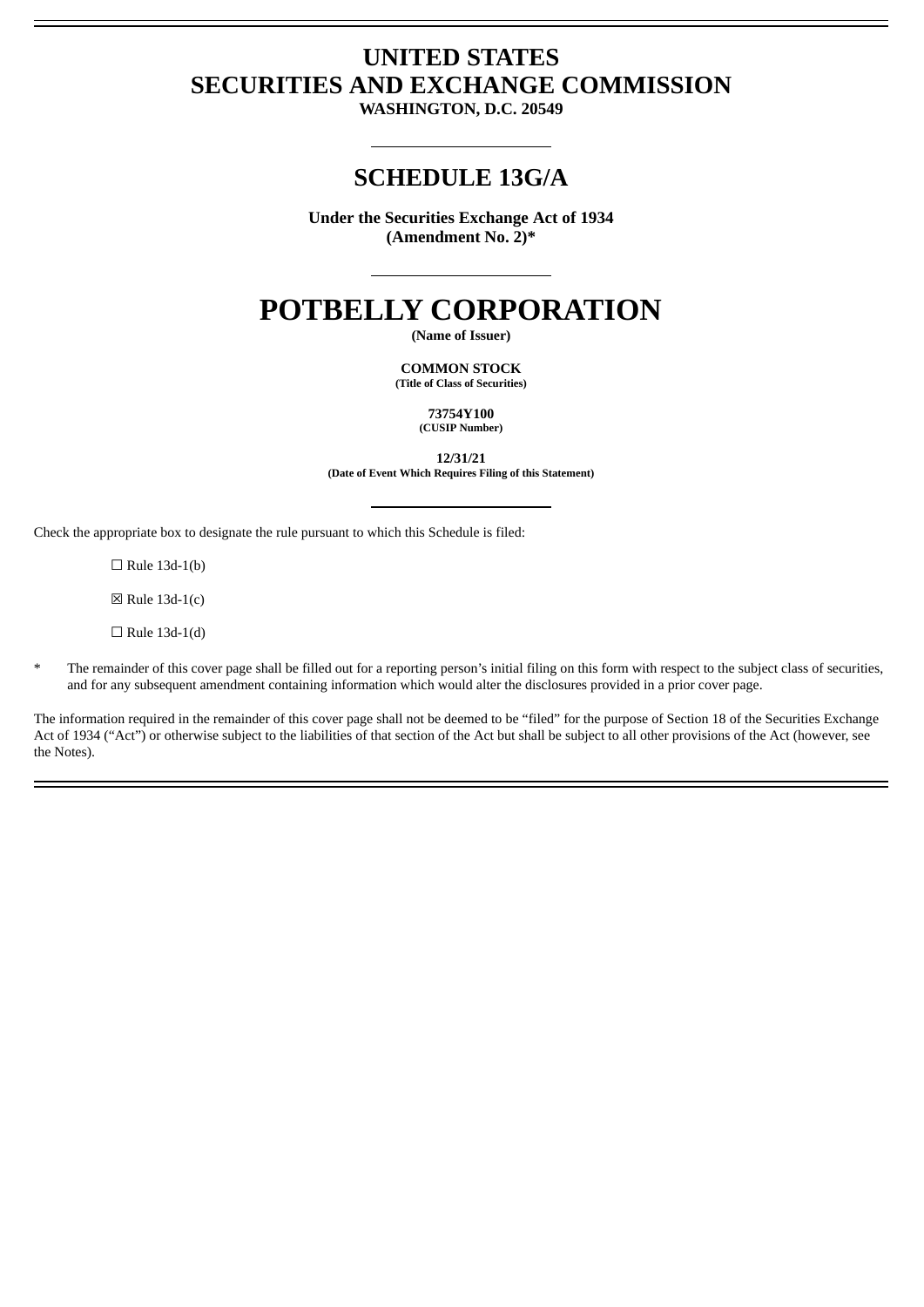# CUSIP No. 73754Y100

| 1                                                                 | Name of Reporting Persons                                                           |                                                                     |                                 |  |  |  |
|-------------------------------------------------------------------|-------------------------------------------------------------------------------------|---------------------------------------------------------------------|---------------------------------|--|--|--|
|                                                                   |                                                                                     |                                                                     |                                 |  |  |  |
|                                                                   | <b>AGMAN INVESTMENTS LLC</b>                                                        |                                                                     |                                 |  |  |  |
| 2                                                                 |                                                                                     | Check the Appropriate Box if a Member of a Group (See instructions) |                                 |  |  |  |
|                                                                   | $(a) \boxtimes$                                                                     |                                                                     | $(b)$ $\square$                 |  |  |  |
|                                                                   |                                                                                     |                                                                     |                                 |  |  |  |
| 3                                                                 | <b>SEC Use Only</b>                                                                 |                                                                     |                                 |  |  |  |
|                                                                   |                                                                                     |                                                                     |                                 |  |  |  |
| $\overline{4}$                                                    | Citizenship or Place of Organization                                                |                                                                     |                                 |  |  |  |
|                                                                   |                                                                                     |                                                                     |                                 |  |  |  |
|                                                                   | Delaware Limited Liability Company                                                  |                                                                     |                                 |  |  |  |
|                                                                   |                                                                                     | 5                                                                   | <b>Sole Voting Power</b>        |  |  |  |
|                                                                   | Number of                                                                           |                                                                     |                                 |  |  |  |
|                                                                   | <b>Shares</b>                                                                       | 6                                                                   | <b>Shared Voting Power</b>      |  |  |  |
|                                                                   | Beneficially                                                                        |                                                                     |                                 |  |  |  |
|                                                                   | Owned by                                                                            |                                                                     | 2,602,193(1)                    |  |  |  |
|                                                                   | Each                                                                                | $\overline{7}$                                                      | <b>Sole Dispositive Power</b>   |  |  |  |
|                                                                   | Reporting                                                                           |                                                                     |                                 |  |  |  |
|                                                                   | Person                                                                              | 8                                                                   | <b>Shared Dispositive Power</b> |  |  |  |
|                                                                   | With                                                                                |                                                                     |                                 |  |  |  |
|                                                                   |                                                                                     |                                                                     | 2,602,193(1)                    |  |  |  |
| Aggregate Amount Beneficially Owned by Each Reporting Person<br>9 |                                                                                     |                                                                     |                                 |  |  |  |
|                                                                   |                                                                                     |                                                                     |                                 |  |  |  |
|                                                                   | 2,602,193(1)                                                                        |                                                                     |                                 |  |  |  |
| 10                                                                | Check if the Aggregate Amount in Row (9) Excludes Certain Shares (See Instructions) |                                                                     |                                 |  |  |  |
|                                                                   |                                                                                     |                                                                     |                                 |  |  |  |
|                                                                   | $\Box$                                                                              |                                                                     |                                 |  |  |  |
| 11                                                                | Percent of Class Represented by Amount in Row (9)                                   |                                                                     |                                 |  |  |  |
|                                                                   |                                                                                     |                                                                     |                                 |  |  |  |
|                                                                   | $9.05\%(2)$                                                                         |                                                                     |                                 |  |  |  |
| 12                                                                | Type of Reporting Person (See Instructions)                                         |                                                                     |                                 |  |  |  |
|                                                                   |                                                                                     |                                                                     |                                 |  |  |  |
|                                                                   | O <sub>O</sub>                                                                      |                                                                     |                                 |  |  |  |
|                                                                   |                                                                                     |                                                                     |                                 |  |  |  |

(1) Includes 89,561 shares of common stock that Agman Investments LLC has the right to acquire through the exercise of a warrant.

(2) The percentage of the common stock beneficially owned is based on 28,750,836 shares of common stock reported to be outstanding on October 24, 2021 according to Issuer's Quarterly Report on Form 10-Q filed with the SEC on November 4, 2021.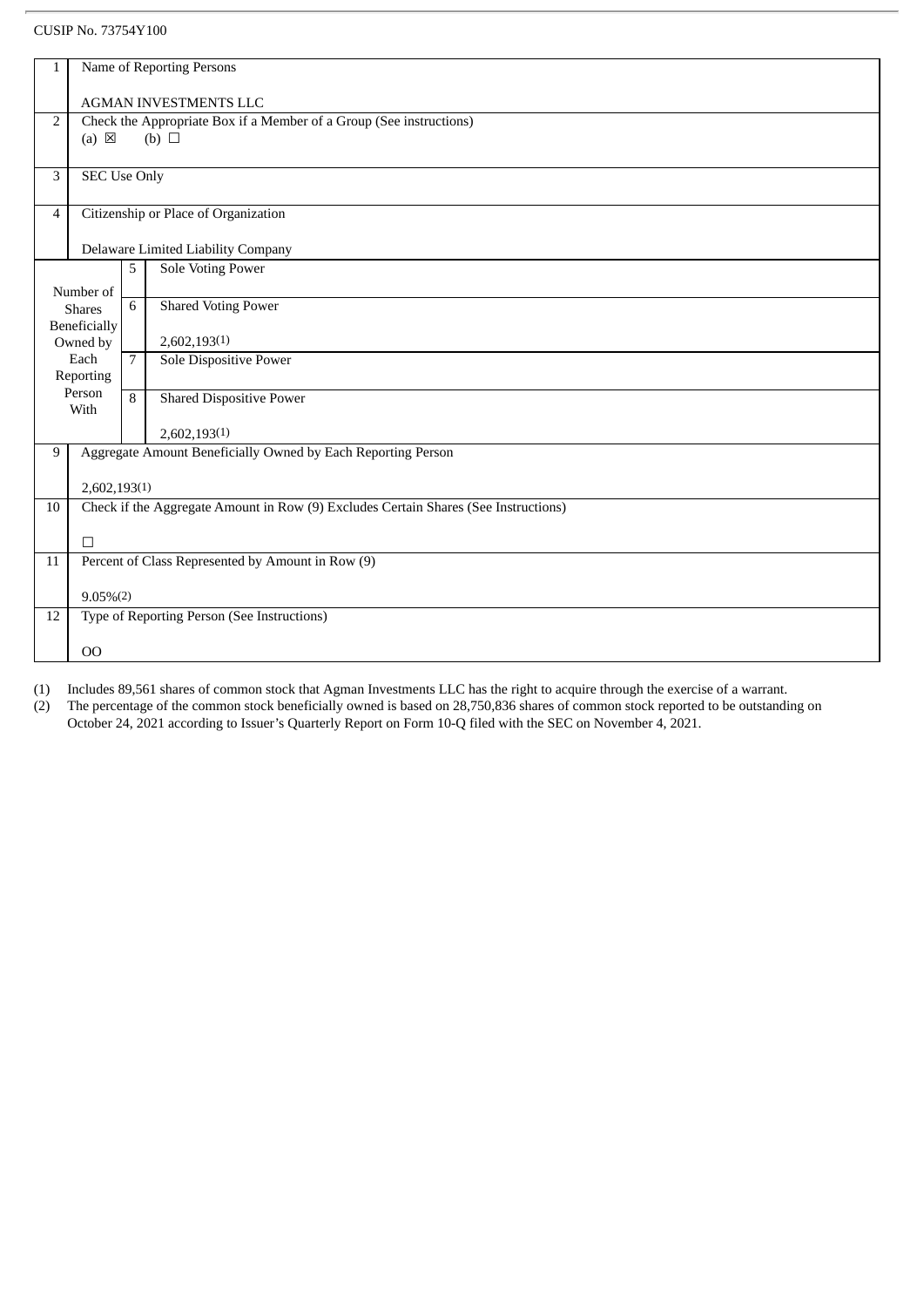# CUSIP No. 73754Y100

| 1                                                                 | Name of Reporting Persons                                                           |                |                                 |  |  |  |
|-------------------------------------------------------------------|-------------------------------------------------------------------------------------|----------------|---------------------------------|--|--|--|
|                                                                   |                                                                                     |                |                                 |  |  |  |
|                                                                   | HOWARD SCOTT SILVERMAN                                                              |                |                                 |  |  |  |
| 2                                                                 | Check the Appropriate Box if a Member of a Group (See instructions)                 |                |                                 |  |  |  |
|                                                                   | $(a) \boxtimes$                                                                     |                | $(b)$ $\square$                 |  |  |  |
|                                                                   |                                                                                     |                |                                 |  |  |  |
| 3                                                                 | <b>SEC Use Only</b>                                                                 |                |                                 |  |  |  |
|                                                                   |                                                                                     |                |                                 |  |  |  |
| $\overline{4}$                                                    | Citizenship or Place of Organization                                                |                |                                 |  |  |  |
|                                                                   |                                                                                     |                |                                 |  |  |  |
|                                                                   | <b>U.S. CITIZEN</b>                                                                 |                |                                 |  |  |  |
|                                                                   |                                                                                     | 5              | Sole Voting Power               |  |  |  |
|                                                                   | Number of                                                                           |                |                                 |  |  |  |
|                                                                   | <b>Shares</b>                                                                       | 6              | <b>Shared Voting Power</b>      |  |  |  |
|                                                                   | <b>Beneficially</b>                                                                 |                |                                 |  |  |  |
| Owned by                                                          |                                                                                     |                | 2,602,193(1)                    |  |  |  |
|                                                                   | Each                                                                                | 7 <sup>1</sup> | <b>Sole Dispositive Power</b>   |  |  |  |
|                                                                   | Reporting                                                                           |                |                                 |  |  |  |
|                                                                   | Person                                                                              | 8              | <b>Shared Dispositive Power</b> |  |  |  |
| With                                                              |                                                                                     |                |                                 |  |  |  |
|                                                                   |                                                                                     |                | 2,602,193(1)                    |  |  |  |
| Aggregate Amount Beneficially Owned by Each Reporting Person<br>9 |                                                                                     |                |                                 |  |  |  |
|                                                                   |                                                                                     |                |                                 |  |  |  |
|                                                                   | 2,602,193(1)                                                                        |                |                                 |  |  |  |
| 10                                                                | Check if the Aggregate Amount in Row (9) Excludes Certain Shares (See Instructions) |                |                                 |  |  |  |
|                                                                   |                                                                                     |                |                                 |  |  |  |
|                                                                   | П                                                                                   |                |                                 |  |  |  |
| 11                                                                | Percent of Class Represented by Amount in Row (9)                                   |                |                                 |  |  |  |
|                                                                   |                                                                                     |                |                                 |  |  |  |
|                                                                   | $9.05\%(2)$                                                                         |                |                                 |  |  |  |
| 12                                                                | Type of Reporting Person (See Instructions)                                         |                |                                 |  |  |  |
|                                                                   |                                                                                     |                |                                 |  |  |  |
|                                                                   | 00                                                                                  |                |                                 |  |  |  |
|                                                                   |                                                                                     |                |                                 |  |  |  |

(1) Includes 89,561 shares of common stock that Agman Investments LLC has the right to acquire through the exercise of a warrant.

(2) The percentage of the common stock beneficially owned is based on 28,750,836 shares of common stock reported to be outstanding on October 24, 2021 according to Issuer's Quarterly Report on Form 10-Q filed with the SEC on November 4, 2021.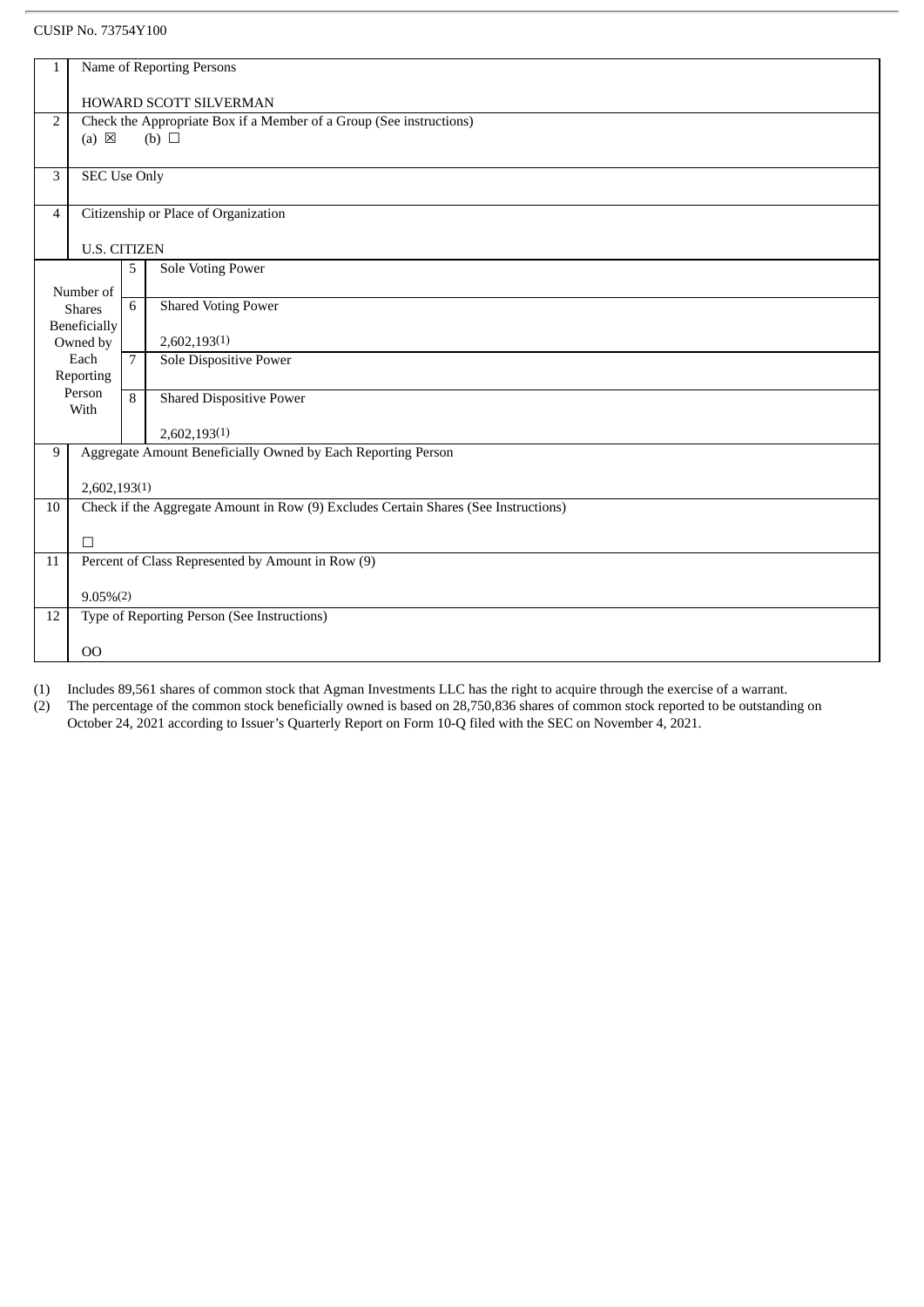This Amendment No. 2 ("Amendment No. 2") amends and supplements the statement on Schedule 13G initially filed on April 3, 2020 and as amended on February 16, 2021 (the "Original Filing") by Agman Investments, LLC ("Agman"). The Original Filing remains in effect except to the extent that it is amended, restated or superseded by information contained in this Amendment No. 2. Capitalized terms used and not defined in this Amendment No. 2 have the meanings set forth in the Original Filing.

# **Item 1.**

- (a) Name of Issuer POTBELLY CORPORATION (b) Address of Issuer's Principal Executive Offices
- 111 N. Canal St., Ste. 850, Chicago, IL 60606

# **Item 2.**

(a) Name of Person Filing

This Amendment No. 2 is jointly filed by Agman and Silverman. Silverman is the manager of Agman and controls Agman.

(b) Address of Principal Business Office or, if none, Residence

The principal business office for both Agman and Silverman is 10 E. Ohio St., Second Floor, Chicago, IL 60611.

(c) Citizenship

Agman is a Delaware Limited Liability Company and Silverman is a U.S. citizen.

- (d) Title of Class of Securities
	- Common Stock
- (e) CUSIP Number 737554Y100
- Item 3. If this statement is filed pursuant to §§240.13d-1(b) or 240.13d-2(b) or (c), check whether the person filing is a: Not applicable.

# **Item 4. Ownership**

Provide the following information regarding the aggregate number and percentage of the class of securities of the issuer identified in Item 1.

(a) Amount beneficially owned:

Agman and Silverman may be deemed to beneficially own 2,602,193(1) shares of common stock.

(b) Percent of class:

9.05(2)

- (c) Number of shares as to which such person has:
	- (i) Sole power to vote or to direct the vote:
	- (ii) Shared power to vote or to direct the vote: Agman and Silverman have shared voting power over 2,602,193(1)shares of common stock.
	- (iii) Sole power to dispose or to direct the disposition of: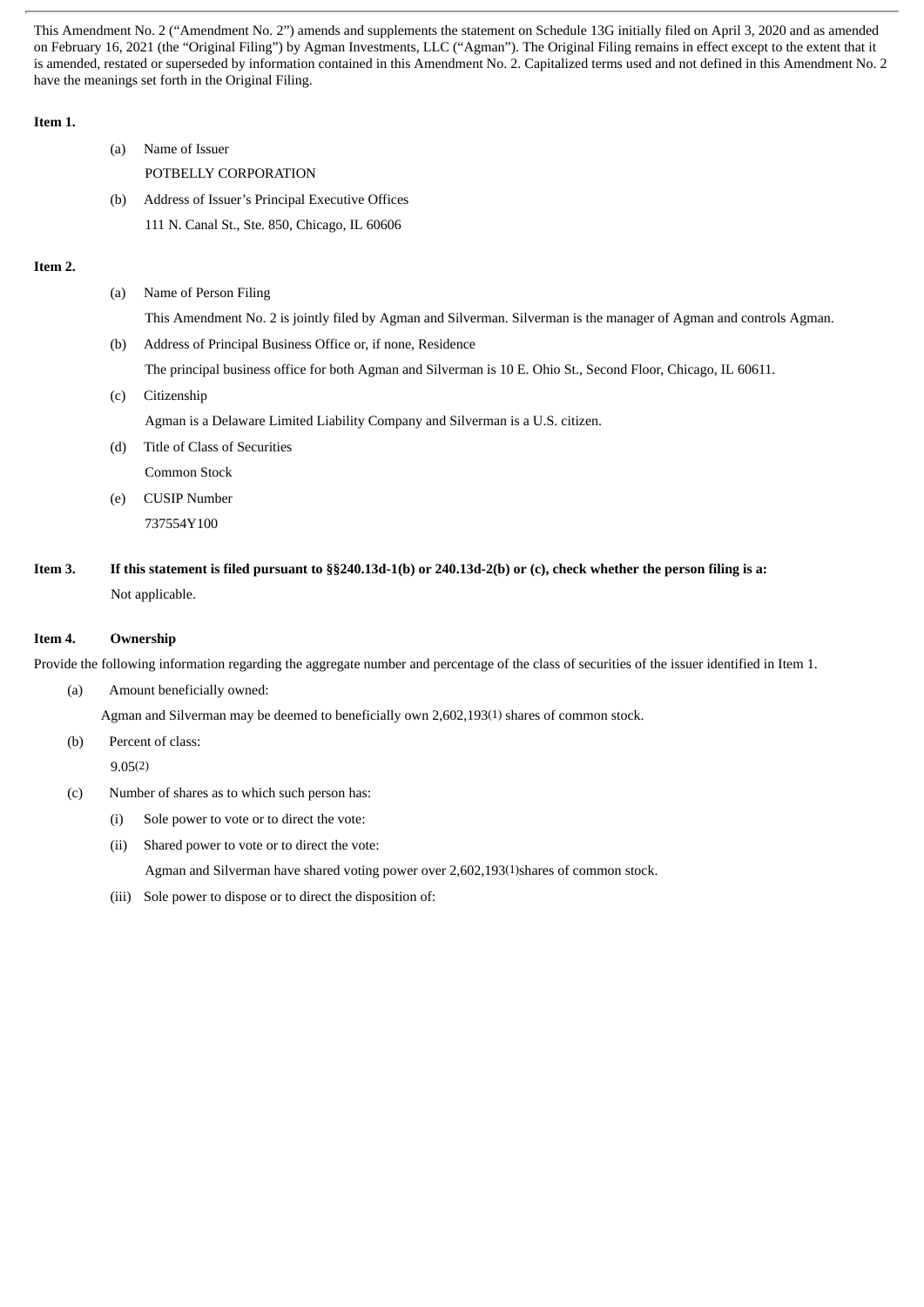(iv) Shared power to dispose or to direct the disposition of:

Agman and Silverman have shared voting power over 2,587,696 shares of common stock.

- (1) Includes 89,561 shares of common stock that Agman Investments LLC has the right to acquire through the exercise of a warrant.
- (2) The percentage of the common stock beneficially owned is based on 28,750,836 shares of common stock reported to be outstanding on October 24, 2021 according to Issuer's Quarterly Report on Form 10-Q filed with the SEC on November 4, 2021.

#### **Item 5. Ownership of Five Percent or Less of a Class**

If this statement is being filed to report the fact that as of the date hereof the reporting person has ceased to be the beneficial owner of more than 5 percent of the class of securities, check the following:  $\Box$ 

#### **Item 6. Ownership of More than Five Percent on Behalf of Another Person**

Not applicable

Item 7. Identification and Classification of the Subsidiary Which Acquired the Security Being Reported on by the Parent Holding **Company or Control Person**

Not applicable

#### **Item 8. Identification and Classification of Members of the Group**

Not applicable

# **Item 9. Notice of Dissolution of Group**

Not applicable